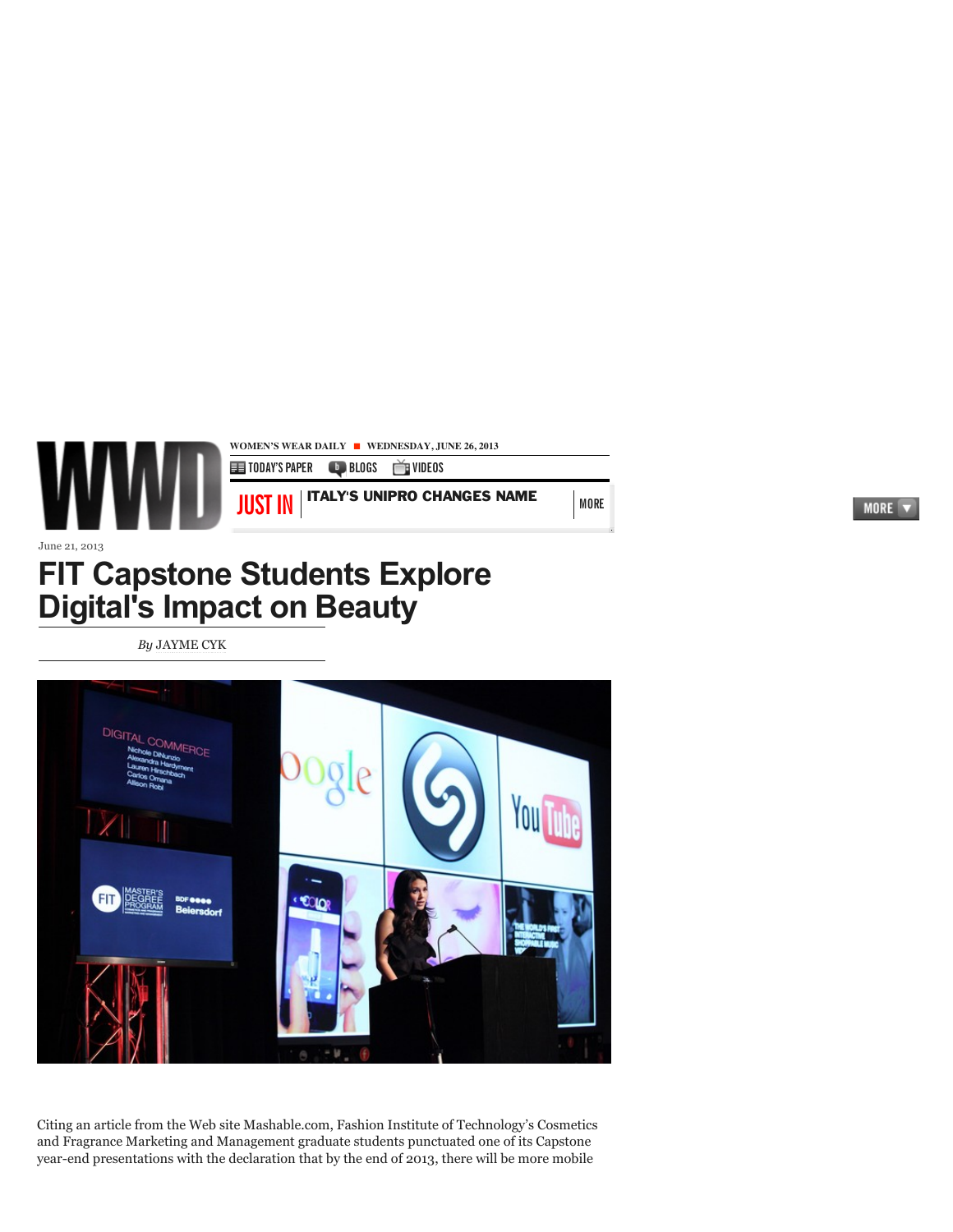devices on earth than people. The commencement event, held on June 5 at the Morris W. and Fannie B. Haft Auditorium, proposed that the beauty industry needs to embrace digital if it wants to succeed in the future.

This message was reiterated at the HBA Global Expo at Jacob K. Javits Convention Center on Tuesday and Wednesday, when the students shared their findings with members of the beauty industry.

At each panel, the graduates spoke about the future of digital in terms of analytics, marketing and commerce. Following the HBA presentation, a panel of industry experts advanced the conversation by speaking from their brand's point of view.

"There is really no distinction between online and offline," said panelist Kevin Kells, the national industry director of consumer packaged goods at Google. "Your life is really online. A lot of business models are about getting friction out of people's live, to make things easier, think of Facebook, think of YouTube, think of Google."

The HBA digital marketing panel was moderated



Allison Robl during the digital commerce presentation. *Photo By Courtesy Photo*

## **[LAUNCH SLIDESHOW](http://www.wwd.com/beauty-industry-news/marketing-trends/fit-capstone-students-explore-digitals-impact-on-beauty-7005444/slideshow)**

## **MOST RECENT ARTICLES ON MARKETING AND TRENDS**

- [La Roche-Posay Gets Shady for Skin Safety](http://www.wwd.com/beauty-industry-news/marketing-trends/la-roche-posay-gets-shady-for-skin-safety-7006111?module=more_on)
- [OPI's Suzi Weiss-Fischmann Talks Social](http://www.wwd.com/beauty-industry-news/marketing-trends/opis-suzi-weiss-fischmann-talks-social-media-7000528?module=more_on) Media Strategy
- $\blacksquare$  [Lilie Otto, Maria Elhafed Launch Beauty](http://www.wwd.com/beauty-industry-news/marketing-trends/lilie-otto-maria-elhafed-launch-beauty-app-byoutik-6967908?module=more_on) App Byoutik

## **MORE ARTICLES BY**

■ [Jayme Cyk](http://www.wwd.com/wwd-masthead/jayme-cyk-6023520?module=more_by)

by Robert Ricci, chief of digital strategy and social media at Marina Maher Communications, Omnicom Company. During the talk, panelists Kells, Andrew Videira, senior brand manager at Beiersdorf, Ashley Boyce, global associate brand development manager at Axe Hair, and Jeannine Shao Collins, executive vice president and chief innovation officer at Meredith 360, spoke about marketing from a consumer-led, technology-enabled perspective.

A second panel, Beauty in a Digital Age: Digital Analytics, explored how brands utilize data, how to convert it in the digital world and the advantages that digital offers. Moderated by Kristine Welker, chief revenue officer at Hearst, panelists included Elizabeth L. Preis, vice president of customer strategy North America at the Estée Lauder Companies Inc., Erica Roberson, global multicultural hair care brand development manager at Unilever, Sarah Newhall, executive vice president and director of analytics at Blue State Digital and Emily Coleman, Assistant Vice President, Interactive Marketing, Lancome, Division of L'Oréal USA.

Next came a conversation centered on digital commerce, moderated by Jenny B. Fine, editor of WWD Beauty Inc, in which panelists spoke about the future of digital commerce and how to integrate in-store experience with technology.

"The potential for transformation is best shown and probably not told," said panelist Mariah Chase, cofounder of sendthetrend.com. "And that's why you see beauty succeeding on retail television. So for e-commerce and beauty, you have to harness the power to show and not tell. You can do that from an authoritative voice from the brand as well as use what your consumer content is generating from a digital perspective."

Also on the panel were Alexandra Hardyment, assistant global marketing manager at Aerin/Estée Lauder, Hana Chang, emerging business lead at Google Commerce, and Lauren Edelman, marketing director at Chanel.

FIT's capstone program, which this year was sponsored by Beiersdorf North America, and had Google as its research partner, dug deeply into the ever-expanding digital universe and how it relates to beauty through three topics: digital analytics, digital marketing and digital commerce.

The digital analytics team began by stating that in 2012, the total amount of data created was enough to fill a stack of DVDs that could reach the moon and back. In fact, team members told the audience, in 2013, the average person will process more data in a single day than a person in the 1500s did in an entire lifetime. Looking to 2020, the graduate students revealed that the amount of data the world's population generates will be 57 times the amount of sand on all of the beaches in the world. For its part, the team examined analytics through a fictitious Product